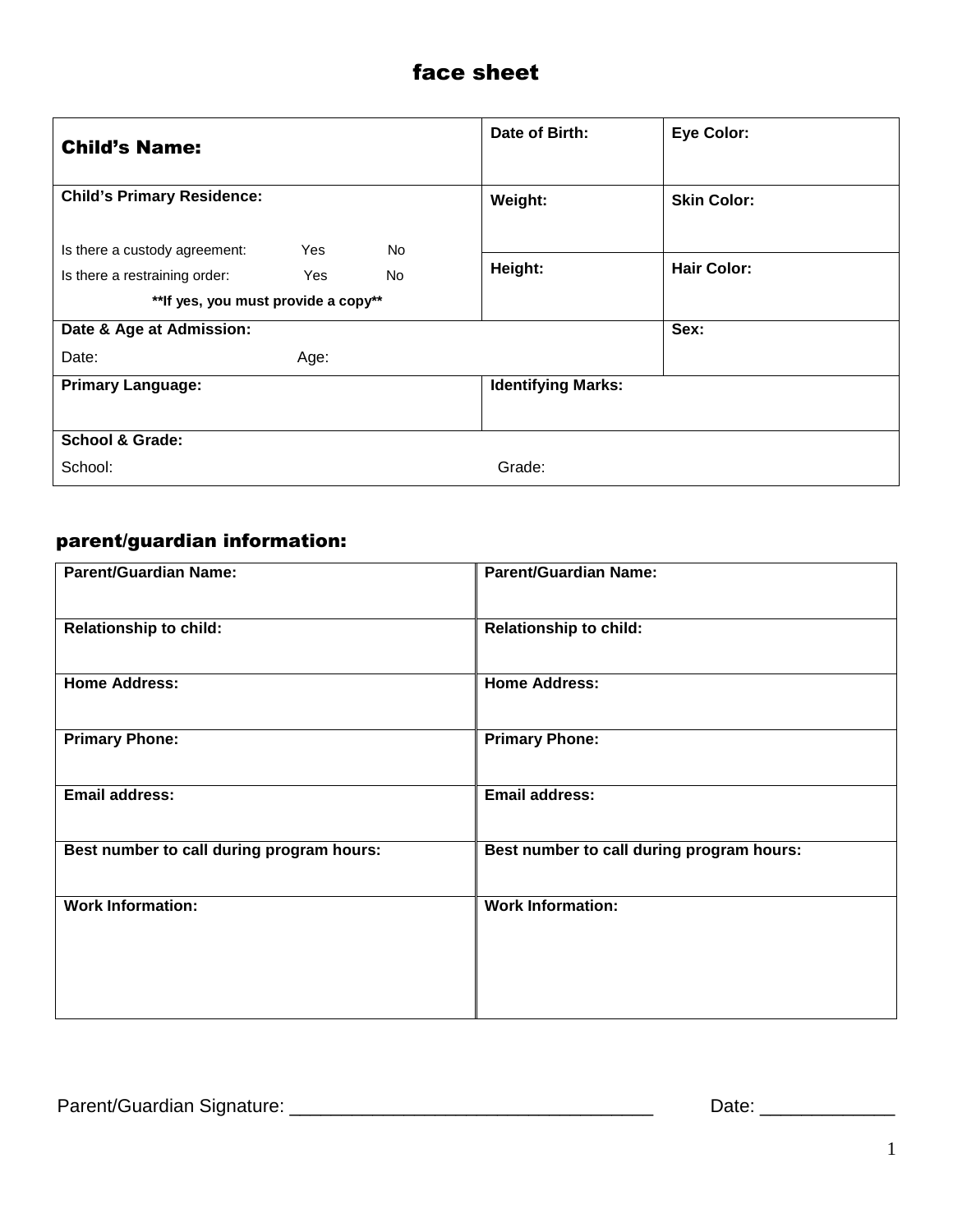# first aid and emergency medical care information and consent

# Child's Name:

I authorize YWCA staff who are trained in the basics of first aid to give my child first aid when appropriate. I understand that every effort will be made to contact me in the event of an emergency requiring medical attention for my child. If I am not available, I hereby authorize the YWCA to contact EMS to transport my child to the nearest medical care facility and to secure medical treatment for my child.

| <b>Child's Physician:</b>        |  |
|----------------------------------|--|
| <b>Physician's Address:</b>      |  |
| <b>Physician's Phone Number:</b> |  |

| <b>Child's Allergies:</b>                                                     |  |
|-------------------------------------------------------------------------------|--|
| <b>Child's Medications:</b>                                                   |  |
| <b>Chronic Health Conditions/Special</b><br><b>Diet/Limitations/Concerns:</b> |  |

| <b>Health Insurance Coverage:</b>       |  |
|-----------------------------------------|--|
| <b>Policy Number:</b>                   |  |
| (As well as group number if applicable) |  |

#### **Emergency Contacts** (in the order to be contacted)

#### **Please note that in the case of an emergency, the program will release your child to persons listed.**

(You must indicate three (3) emergency contacts **other than parents** who can be reached during program hours and are legal adults 18+)

| <b>Name</b> | <b>Relationship to Child</b> | <b>Best Phone Number</b> |
|-------------|------------------------------|--------------------------|
|             |                              |                          |
|             |                              |                          |
|             |                              |                          |

Parent/Guardian Signature: \_\_\_\_\_\_\_\_\_\_\_\_\_\_\_\_\_\_\_\_\_\_\_\_\_\_\_\_\_\_\_\_\_\_\_ Date: \_\_\_\_\_\_\_\_\_\_\_\_\_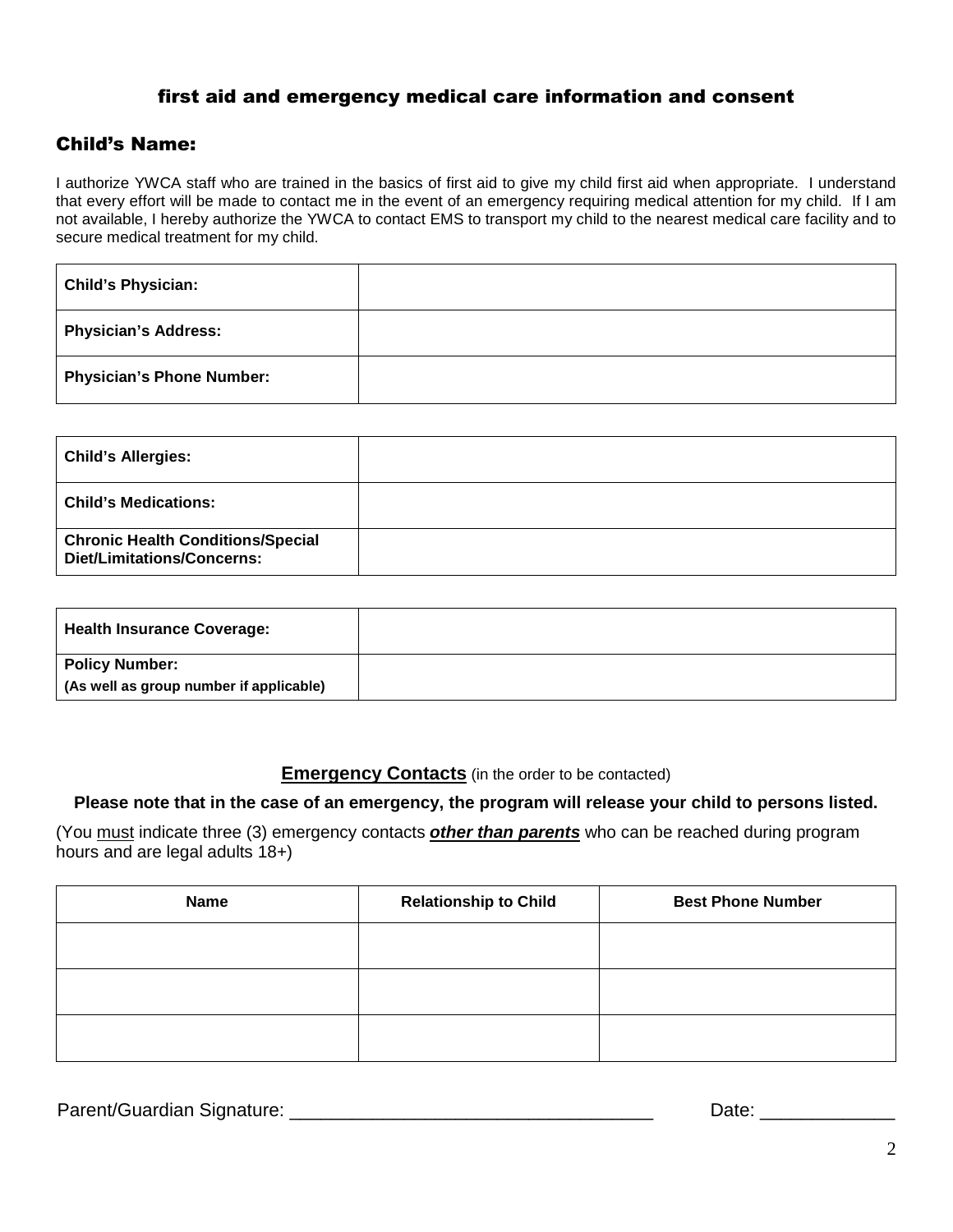# transportation plan authorization

# Child's Name:

#### **School's Out Program**

Arrival - Participants arrive to the program through the school dismissal system

Dismissal - Participants are released to a parent/guardian or authorized pick up person listed below

#### **Summer Camp**

Arrival – Check in with YW staff person at Door #1

Dismissal – Participants are released to a parent/guardian or authorized pick up person listed below

I authorize my child to be released from program to the following people. **Please note that authorized persons must be 18+**. (If no one is authorized, please indicate below by writing "No One.")

#### **Permission to Release**

| <b>Name</b> | <b>Relationship to Child</b> | <b>Best Phone Number</b> |
|-------------|------------------------------|--------------------------|
|             |                              |                          |
|             |                              |                          |
|             |                              |                          |
|             |                              |                          |
|             |                              |                          |
|             |                              |                          |
|             |                              |                          |
|             |                              |                          |
|             |                              |                          |
|             |                              |                          |

Any other transportation requests must be stated in writing, approved by the Program Director and maintained in the child's file. This permission is valid for one program year from the date of signature.

I authorize the YWCA to transport my child in the case of an emergency.

I authorize the YWCA and the transportation company that they have hired to transport my child on any/all scheduled fieldtrips and off-site activities.